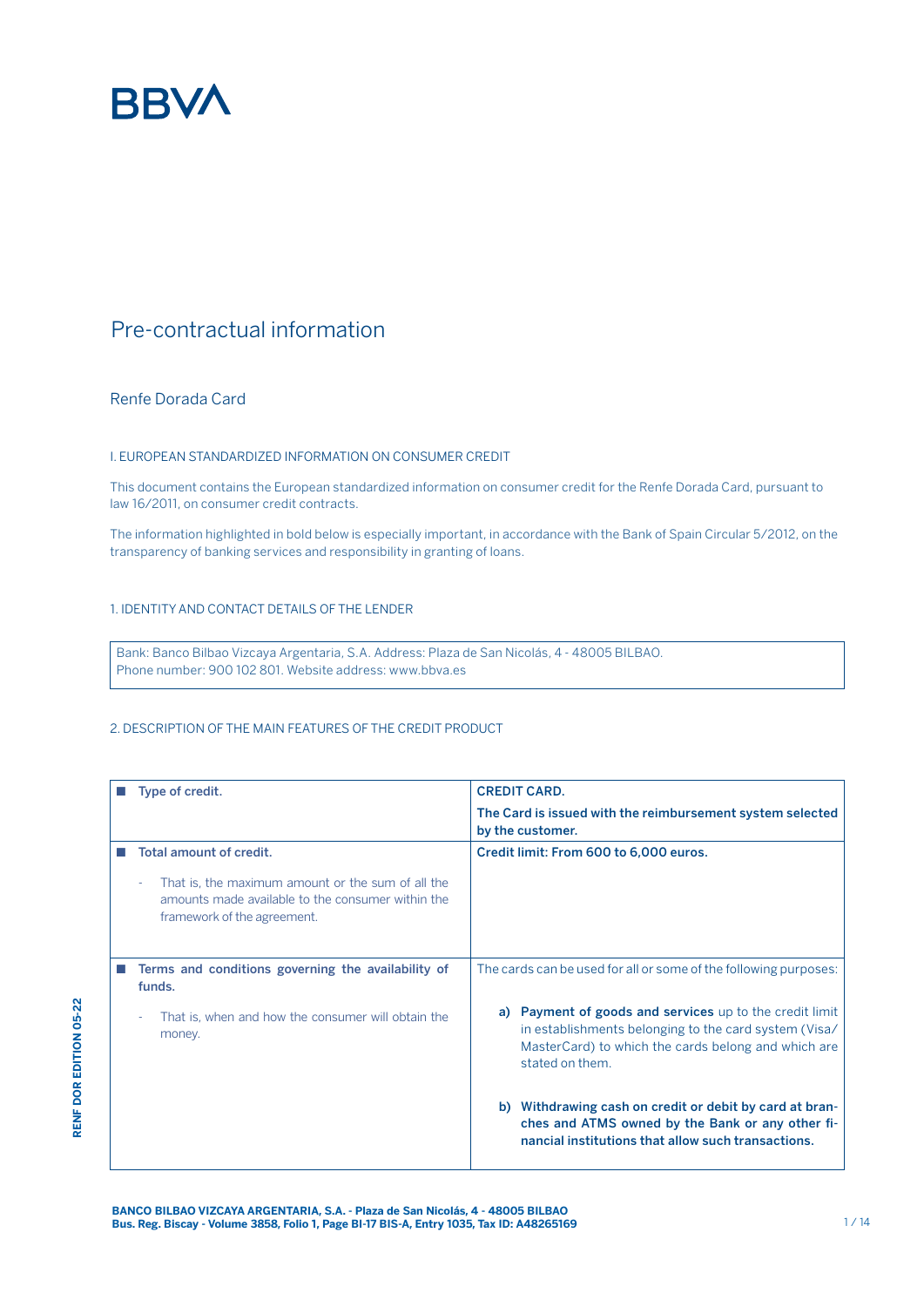# **BBVA**

| Term of credit agreement.                                                                         | <b>Indefinite</b>                                                                                                                                                                                                                                                                                                                                                                                                                                                                                                                                                                                                                  |  |  |
|---------------------------------------------------------------------------------------------------|------------------------------------------------------------------------------------------------------------------------------------------------------------------------------------------------------------------------------------------------------------------------------------------------------------------------------------------------------------------------------------------------------------------------------------------------------------------------------------------------------------------------------------------------------------------------------------------------------------------------------------|--|--|
| The terms and, if applicable, the order in which the<br>installment payments will be carried out. | Each card will be valid until the last day of the month printed on it<br>and may not be used later than this date. It must be destroyed when<br>the Bank sends a new one to replace the previous one.                                                                                                                                                                                                                                                                                                                                                                                                                              |  |  |
|                                                                                                   | The credit card holder may choose one or more of the following sys-<br>tems for repaying the principal drawn against the limit of the card:                                                                                                                                                                                                                                                                                                                                                                                                                                                                                        |  |  |
|                                                                                                   | a) Total payment: every month the total balance<br>drawn reflected in the monthly statement of<br>the Credit Card Account will be debited from<br>the "Direct Debit Account". When cash is either<br>withdrawn against the "Credit Card Account" and/<br>or transferred from the "Credit Card Account" to the<br>"Direct Debit Account", an annual nominal interest rate<br>of 17.52% will accrue in favor of the Bank from the time<br>of withdrawal until the settlement date.                                                                                                                                                   |  |  |
|                                                                                                   | b) Deferred revolving payment: allows, in turn, the following<br>options:                                                                                                                                                                                                                                                                                                                                                                                                                                                                                                                                                          |  |  |
|                                                                                                   | 1) Of a monthly percentage: assuming a monthly<br>repayment of at least 3% of the balance drawn<br>appearing on the monthly statement prior to<br>settlement, plus the interest and fees accrued<br>during the corresponding monthly period. The<br>holder may choose another percentage, higher<br>than 3% and lower than 100%. Notwithstanding<br>the above, if the result of applying the chosen<br>percentage to the outstanding principal on the<br>"Credit Card Account", plus interest and fees, is<br>lower than the fixed monthly amount of $£5$ , the<br>latter amount will be charged (fixed minimum<br>repayment fee). |  |  |
|                                                                                                   | 2) Of a fixed monthly amount: This represents a<br>fixed monthly repayment amount comprising<br>principal, interest and fees. The minimum<br>fixed amount monthly is $E12$ with the option<br>to choose any higher amount. With both options<br>the minimum monthly repayment will be set as 3%<br>of the balance drawn reflected on the "Credit Card"<br>Account" statement prior to settlement, plus the<br>interest and fees accrued during the corresponding<br>monthly period.                                                                                                                                                |  |  |
|                                                                                                   | c) Personalized revolving payment: With this system, you<br>can either repay the amount spent in a transaction<br>performed using the Cards (purchases, cash<br>withdrawals or transfers from the card's credit account<br>to the payment debit account)                                                                                                                                                                                                                                                                                                                                                                           |  |  |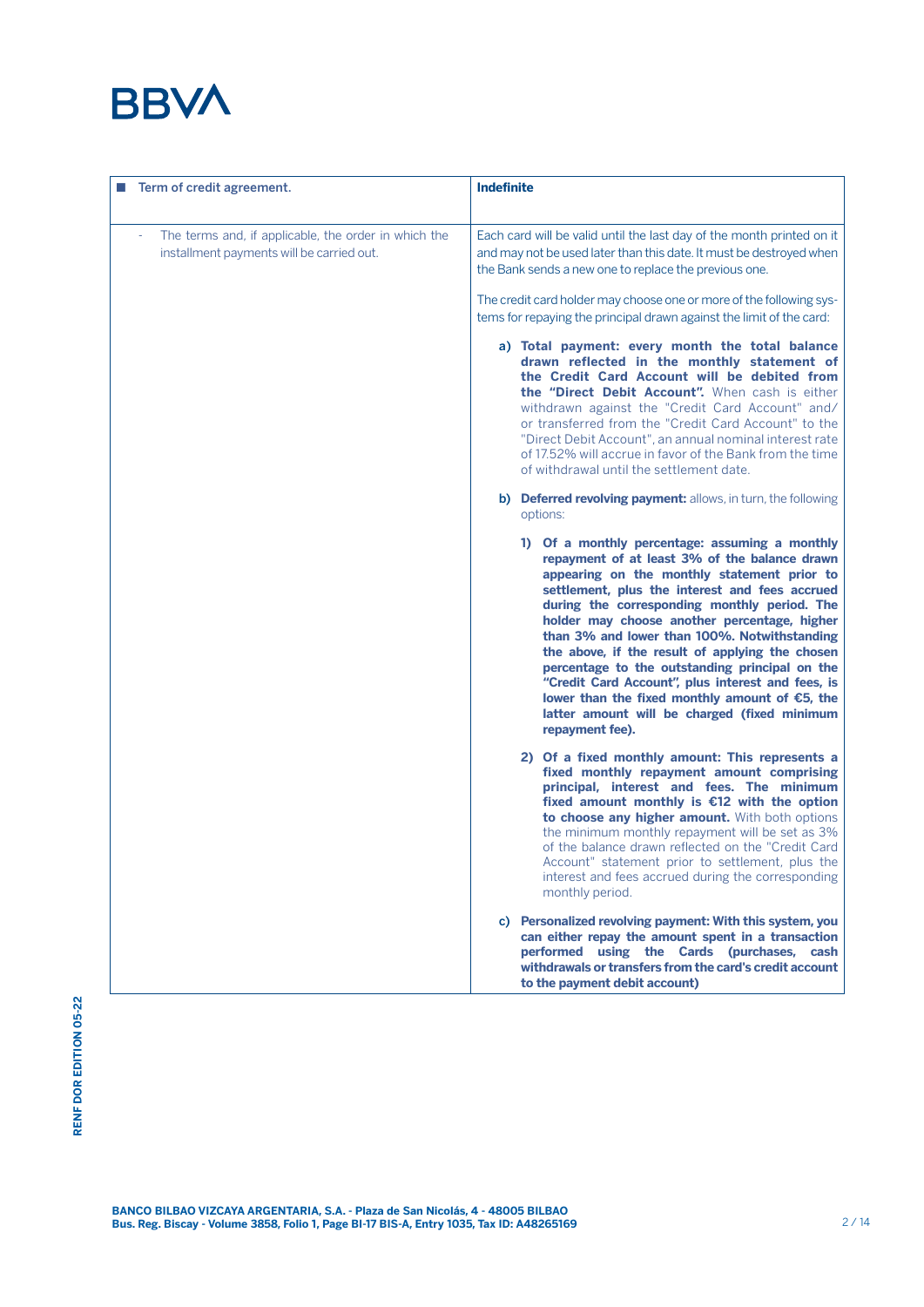

|                                                                                                               | or repay the full monthly balance drawn following<br>settlement, which must be equal to or greater than<br>€50, or it may be repaid through a certain number<br>of fixed monthly payments (including principal and<br>interest). The amount of the payments will depend on<br>the repayment period chosen by the Account Holders,<br>between a minimum of 7 payments and a maximum<br>of 36. You can also pay in 3, 4, 5 or 6 interest-<br>free payments, with a deferral management fee of<br>2.9%, 3.6% 4.3% or 5% on the deferred amount,<br>respectively. This system specifically applies to each<br>individual settlement for which it has been requested.<br>In personalized payments, the monthly installment is used<br>firstly to pay the agreed interest, fees and expenses and,<br>secondly, to repay the capital.<br>The frequency of payments in all the modalities will be |
|---------------------------------------------------------------------------------------------------------------|-------------------------------------------------------------------------------------------------------------------------------------------------------------------------------------------------------------------------------------------------------------------------------------------------------------------------------------------------------------------------------------------------------------------------------------------------------------------------------------------------------------------------------------------------------------------------------------------------------------------------------------------------------------------------------------------------------------------------------------------------------------------------------------------------------------------------------------------------------------------------------------------|
| Total amount that you will have to pay.                                                                       | monthly.<br>The total amount payable will depend on the drawdowns of                                                                                                                                                                                                                                                                                                                                                                                                                                                                                                                                                                                                                                                                                                                                                                                                                      |
| That is, the amount of the principal drawn plus any<br>interest and possible expenses related to your credit. | the credit and the interest and fees accrued depending on the<br>payment method you choose.<br>In the APR section, see the representative example, indicating the<br>total amount to be repaid, if you have the full loan.                                                                                                                                                                                                                                                                                                                                                                                                                                                                                                                                                                                                                                                                |
| Any installments made do not entail the immediate<br>repayment of the capital                                 | Deferred payments and personalized payments do not entail the<br>immediate repayment of the principal.                                                                                                                                                                                                                                                                                                                                                                                                                                                                                                                                                                                                                                                                                                                                                                                    |

# 3. COSTS OF THE CREDIT.

| The borrowing rate. | Total payment for Cash Withdrawals and/or Transfers from the<br>"Credit Card Account" to the "Direct Debit Account" at an annual<br>nominal interest rate of 17.52%. |
|---------------------|----------------------------------------------------------------------------------------------------------------------------------------------------------------------|
|                     | From the Card/Deferred Payment account at 17.52% annual no-<br>minal rate. Personalized payment at an annual nominal interest<br>rate of 18%.                        |
|                     | Personalized payment With Fee no interest is applied.                                                                                                                |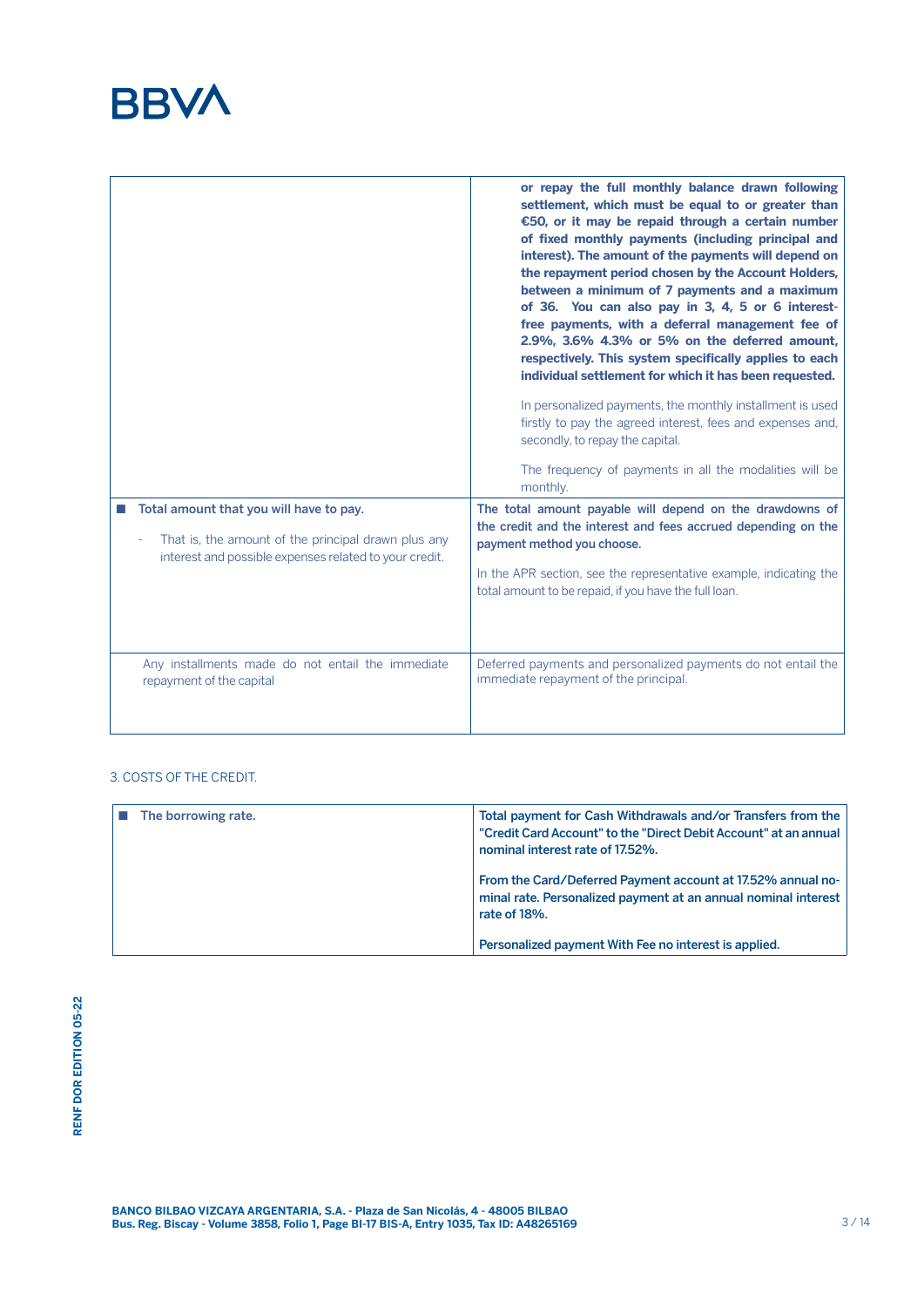

Annual Percentage Rate (APR). The APR is the total cost of the credit expressed as the annual percentage of the total amount of the credit. The APR serves to compare different offers. It will depend on the chosen payment method: All the above assumptions include payment of a credit card issuance and maintenance fee. a) **Total payment: Assuming the Credit Limit of €1,500 is drawn each month in its entirety**  through purchases in stores during the monthly settlement period, the total amount payable each month would be €1,500. **Over 12 months, this would amount to €18,043** including the €43 annual credit card issuance and maintenance fee, charged the first month. **The resulting APR will be 2.91%.** b) **Deferred revolving payment:** allows, in turn, the following options: **1) Of a monthly percentage: Assuming the Credit Limit of €1,500 is drawn in its entirety** for a single purchase in a store on the same day the card is issued (e.g. May 1), at an annual nominal interest rate of 17.52% and monthly repayments of 41% of the balance drawn at any given time, paid on the 5th of each month, **the total amount payable over 12 months would be €1,602.47**, including the €43 annual credit card issuance and maintenance fee, charged the first month. **The resulting APR will be 35.50%**. **2) Of a fixed monthly amount: Assuming the Credit Limit of €1,500 is drawn in its entirety** for a single purchase in a store on the same day the card is acquired (e.g. May 1) at an annual nominal interest rate of 17.52% and with monthly installments of €145 (including principal, interest and fees) payable on the 5th each month. **The total amount to be repaid over 12 months would be €1,692.50** in 11 installments of €145, plus a final installment of €97.50, which is the amount resulting from the difference between the total amount payable and the sum of the previous monthly repayments. The first monthly payment includes the €43 annual credit card issuance and maintenance fee. **The resulting APR will be 25.40%.** c) **Personalized revolving payment: Assuming the Credit Limit of €1,500 is drawn in its entirety** for a single purchase on the same day the card is issued (e.g. May 1), at a nominal annual interest rate of 18.00%, **the total repayable in 12 monthly installments would be €1,703.53,** with a first payment of €65.19, which includes interest and the annual €43 credit card issuance and maintenance fee, and 11 payments of €148.94. **The resulting APR will be 25.75%.**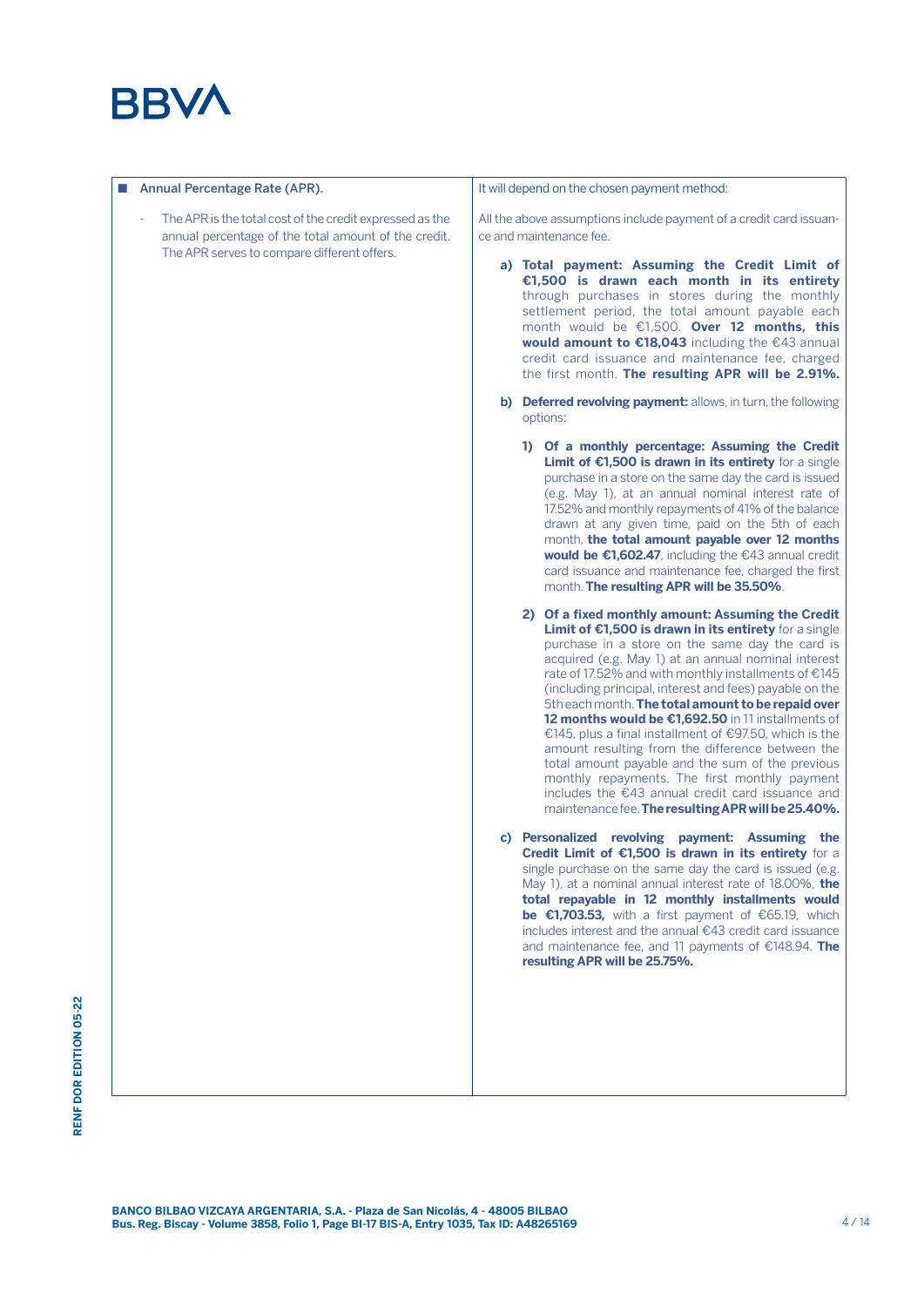



RENF DOR EDITION 05-22 **RENF DOR EDITION 05-22**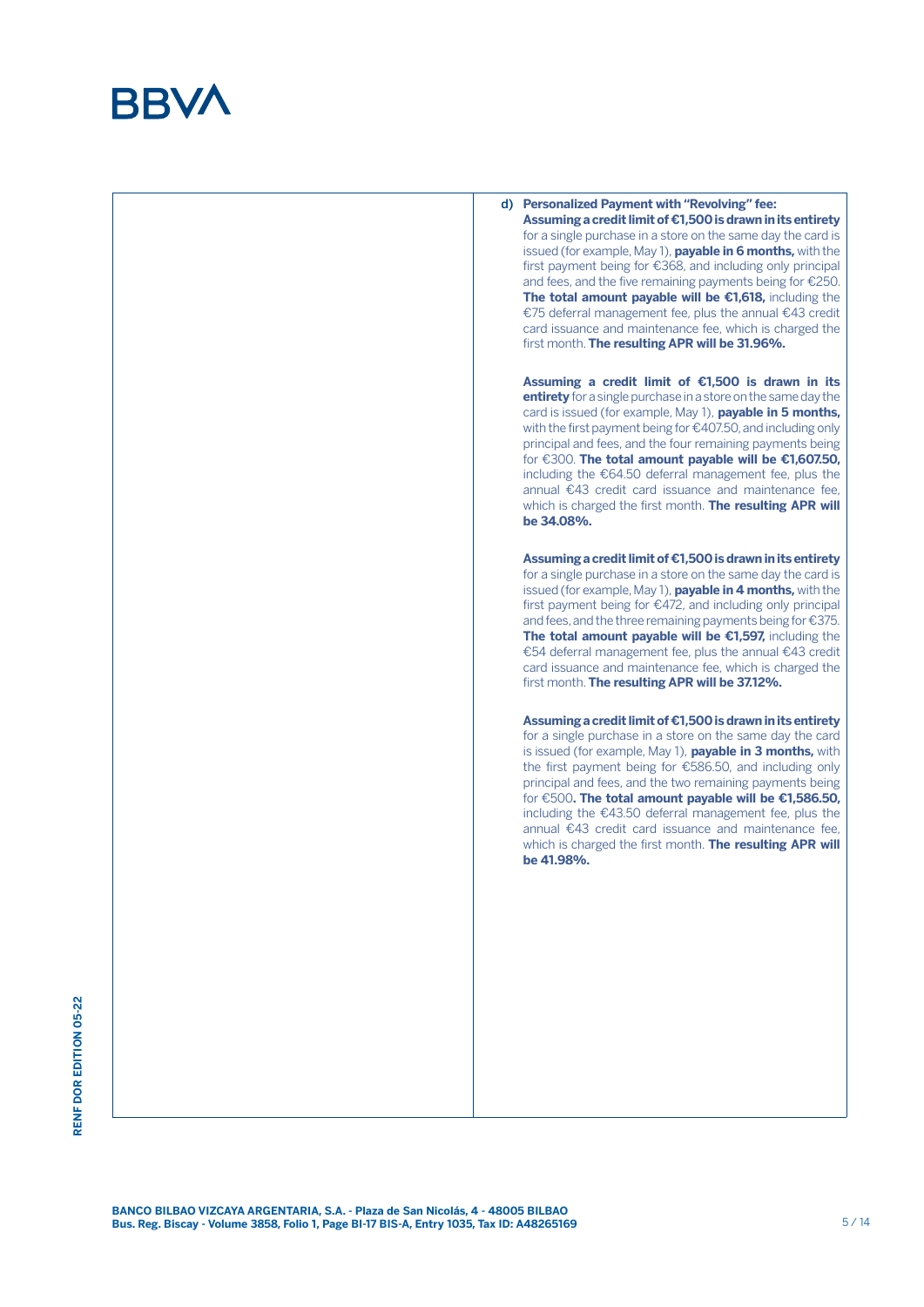

|   | In order to obtain the loan (under the conditions offered),<br>is it mandatory to take out<br>an insurance policy guaranteeing the loan,<br>or another ancillary service? | <b>NO</b>                                                                                                                                                                                                                                                                                                                           | To get the card, you must first have an account with the Bank. The<br>purpose of this account is not exclusively to direct debit the card pa-<br>yments. The cost of the loan is indicated in the specific agreement.                                                                                                |               |                                                |        |                     |
|---|---------------------------------------------------------------------------------------------------------------------------------------------------------------------------|-------------------------------------------------------------------------------------------------------------------------------------------------------------------------------------------------------------------------------------------------------------------------------------------------------------------------------------|----------------------------------------------------------------------------------------------------------------------------------------------------------------------------------------------------------------------------------------------------------------------------------------------------------------------|---------------|------------------------------------------------|--------|---------------------|
| ш | Related expenses.                                                                                                                                                         |                                                                                                                                                                                                                                                                                                                                     | The applicable fees for use of the card may be:                                                                                                                                                                                                                                                                      |               |                                                |        |                     |
|   | For using a specific payment method (for example,                                                                                                                         |                                                                                                                                                                                                                                                                                                                                     | a) Yearly credit card issue and maintenance fee:                                                                                                                                                                                                                                                                     |               |                                                |        |                     |
|   | credit card).                                                                                                                                                             |                                                                                                                                                                                                                                                                                                                                     |                                                                                                                                                                                                                                                                                                                      |               | First card issued: €43 Other Cards issued: €35 |        |                     |
|   |                                                                                                                                                                           |                                                                                                                                                                                                                                                                                                                                     | b) Fee for issuance of duplicates: €4.00.                                                                                                                                                                                                                                                                            |               |                                                |        |                     |
|   |                                                                                                                                                                           | c) Fee for using the card outside the eurozone<br>Eurozone: 3% applicable to the exchange value in $\epsilon$ .                                                                                                                                                                                                                     |                                                                                                                                                                                                                                                                                                                      |               |                                                |        |                     |
|   |                                                                                                                                                                           |                                                                                                                                                                                                                                                                                                                                     | d) Fee for withdrawing cash on credit or debit by card at<br>ATMs. Fees for withdrawing cash using a card at an ATM:                                                                                                                                                                                                 |               |                                                |        |                     |
|   |                                                                                                                                                                           | <b>Fees for</b>                                                                                                                                                                                                                                                                                                                     | withdrawing cash by                                                                                                                                                                                                                                                                                                  |               | <b>Debit</b>                                   |        | <b>Credit</b>       |
|   |                                                                                                                                                                           | card at ATMs                                                                                                                                                                                                                                                                                                                        |                                                                                                                                                                                                                                                                                                                      | $\frac{9}{6}$ | Minimum $\frac{1}{6}$<br>€                     |        | <b>Minimum</b><br>€ |
|   |                                                                                                                                                                           |                                                                                                                                                                                                                                                                                                                                     | ATMs of the BBVA<br>Group in Spain                                                                                                                                                                                                                                                                                   |               |                                                | 4.00%  | €4.00               |
|   |                                                                                                                                                                           | in Spain                                                                                                                                                                                                                                                                                                                            | ATMs of banks other<br>than the BBVA Group                                                                                                                                                                                                                                                                           | Note 1        | Note 1                                         | Note 2 | Note 2              |
|   |                                                                                                                                                                           |                                                                                                                                                                                                                                                                                                                                     | ATMs outside Spain                                                                                                                                                                                                                                                                                                   | 4.50%         | €3.00                                          | 5.00%  | €3.00               |
|   |                                                                                                                                                                           |                                                                                                                                                                                                                                                                                                                                     | (1) If you withdraw cash in euros using a debit card from an ATM be-<br>longing to a bank that is not part of the BBVA Group in Spain, BBVA<br>will pass on the fee it is charged by the bank that owns the ATM. You<br>will be informed of this amount by the bank that owns the ATM before<br>the cash withdrawal. |               |                                                |        |                     |
|   |                                                                                                                                                                           | (2) For cash withdrawals in euros on credit by card in ATMs be-<br>longing to banks that are not part of the BBVA Group in Spain,<br>BBVA will charge the same amount as the fee that the bank<br>which owns the ATM charges BBVA. You will be informed of this<br>amount by the bank that owns the ATM before the cash withdrawal. |                                                                                                                                                                                                                                                                                                                      |               |                                                |        |                     |
|   |                                                                                                                                                                           |                                                                                                                                                                                                                                                                                                                                     | Likewise, BBVA will charge the fee for cash withdrawals on credit sti-<br>pulated for BBVA Group ATMs in Spain. This fee is in addition to the<br>fee charged by BBVA.                                                                                                                                               |               |                                                |        |                     |
|   |                                                                                                                                                                           |                                                                                                                                                                                                                                                                                                                                     |                                                                                                                                                                                                                                                                                                                      |               |                                                |        |                     |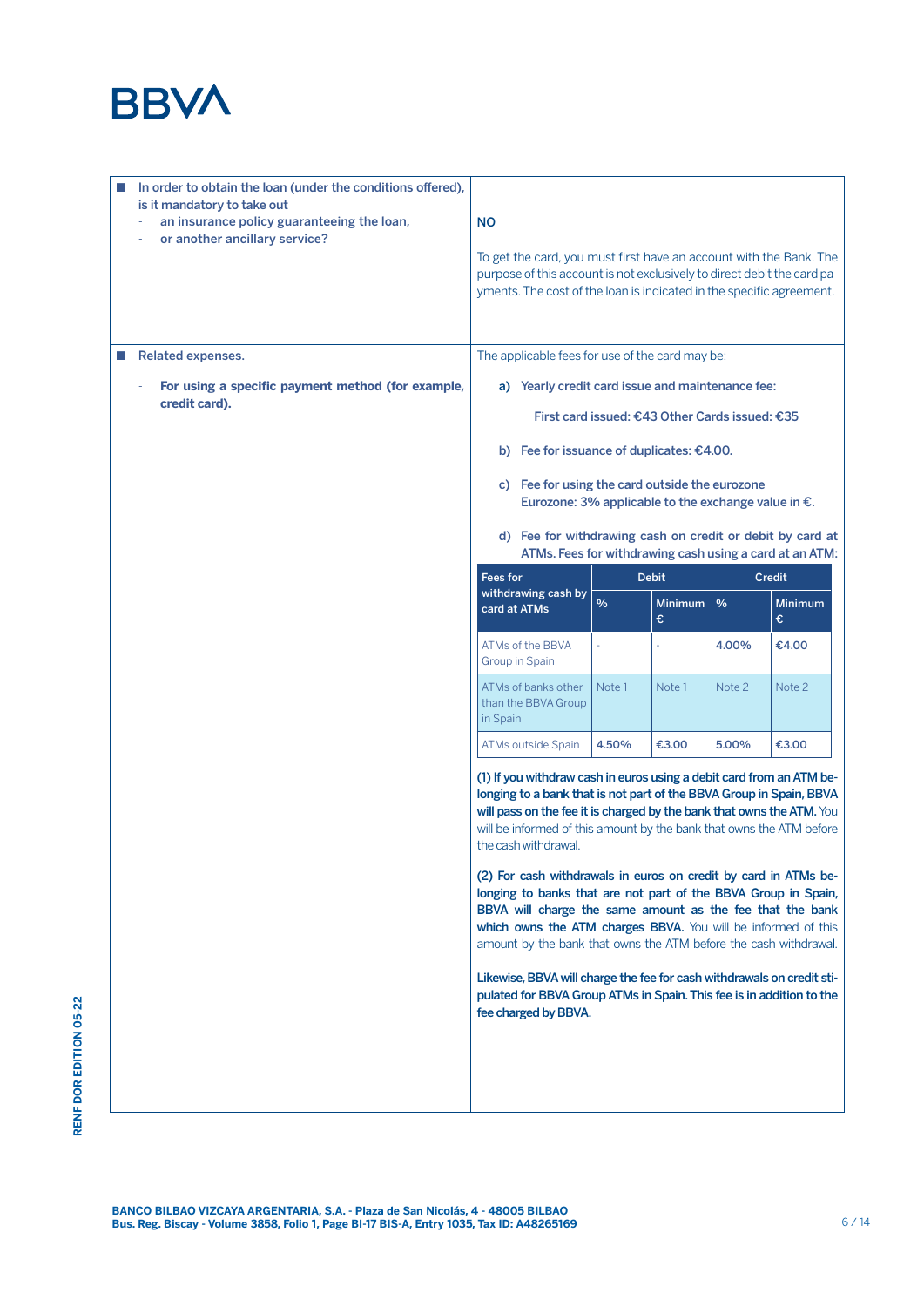

| Fees for withdrawing                                                   |               | <b>Debit</b>        | <b>Credit</b> |                     |  |
|------------------------------------------------------------------------|---------------|---------------------|---------------|---------------------|--|
| cash by card at<br>branches                                            | $\frac{0}{0}$ | <b>Minimum</b><br>€ | $\frac{0}{0}$ | <b>Minimum</b><br>€ |  |
| Branches of the BBVA<br><b>Group in Spain</b>                          |               |                     | 3.00%         | €2.50               |  |
| Branches of other<br>banks in Spain and the<br>EU (in €)               | 5.00%         | €3.00               | 5.00%         | €3.00               |  |
| <b>BBVA Group branches</b><br>and other banks<br>outside Spain (non-€) | 5.00%         | €3.00               | 5.00%         | €3.00               |  |

e) Fees for transferring funds charged to the credit limit.

- To a BBVA Personal Account: 4%.

- f) Fee for viewing banking information at ATMs:
	- BBVA in Spain: €0.
	- Non-BBVA and EU: €0.60.
- g) Commitment fee on excess over the credit limit: 3% on the exceeded maximum, with a minimum of €6.
- h) Deferral management fee in Personalized Repayment System: it is received for each transaction where payment is deferred in monthly installments without interest, according to the options allowed by the Bank.
	- 3-month deferral: 2.9% of the amount deferred
	- 4-month deferral: 3.6% of the amount deferred.
	- 5-month deferral: 4.3% of the amount deferred.
	- 6-month deferral: 5% of the amount deferred.

Terms and conditions under which the aforementioned expenses related to the credit agreement can be modified.

The above fees may be modified following notification to the Applicant with two months' notice from the date they enter into force, provided that the Applicant does not state his/her nonacceptance before that date.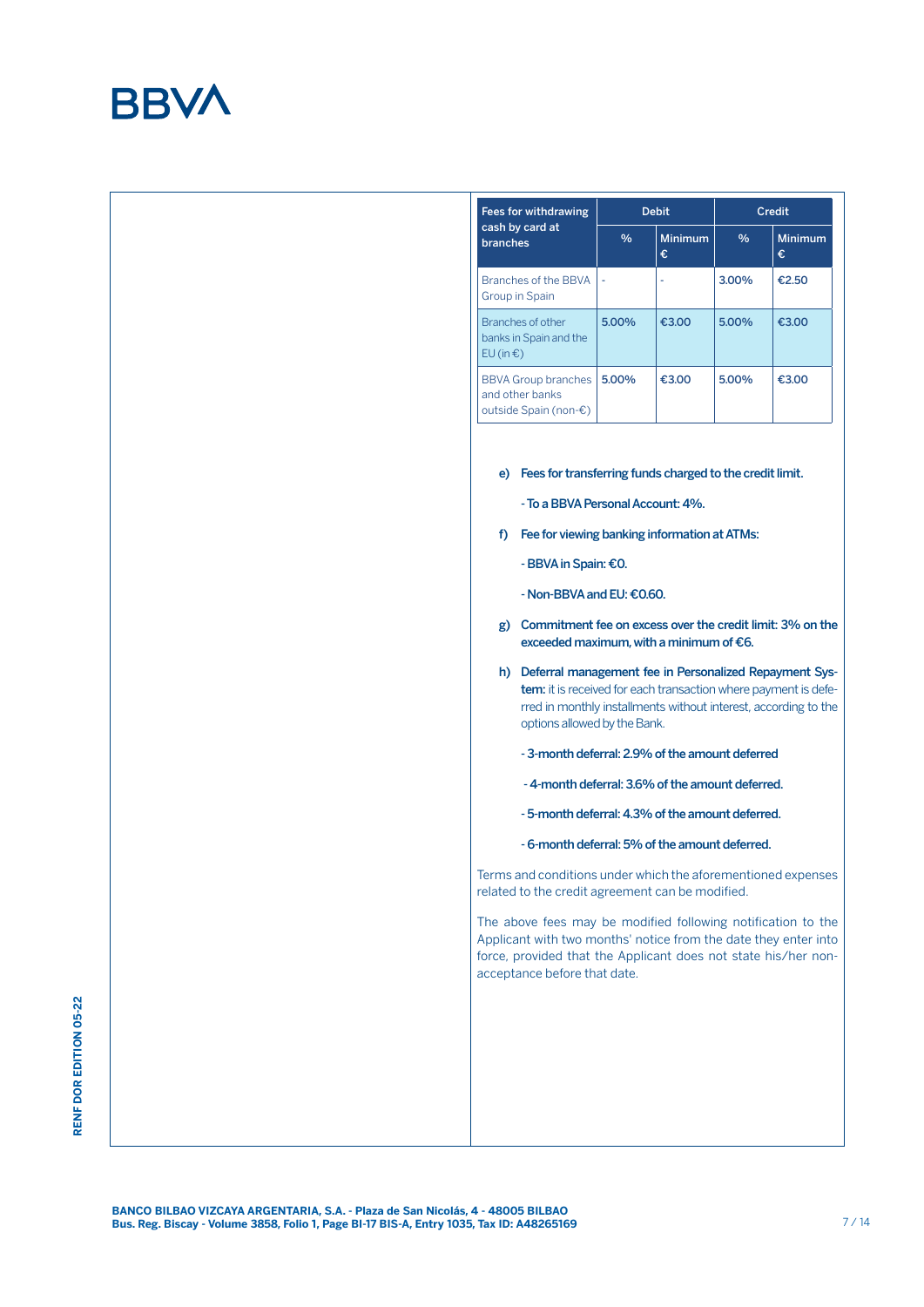

| Compulsory Notary Public fees.                                                                                                                                                                   | <b>NO</b>                                                                                                                                                                                                                                                                                                                                                                                                                                                                                                                                                                                                                                                                                                         |
|--------------------------------------------------------------------------------------------------------------------------------------------------------------------------------------------------|-------------------------------------------------------------------------------------------------------------------------------------------------------------------------------------------------------------------------------------------------------------------------------------------------------------------------------------------------------------------------------------------------------------------------------------------------------------------------------------------------------------------------------------------------------------------------------------------------------------------------------------------------------------------------------------------------------------------|
| Costs in the event of late payments.<br>Non-payment may cause serious consequences (for<br>٠<br>example the early maturity of all the pending amount)<br>and hinder the acquisition of a credit. | Expense for claiming overdue debtor positions up to a maximum<br>of €35. BBVA will charge this expense once for each unpaid ins-<br>tallment claimed.<br>If any payments are outstanding, BBVA will inform the holder via<br>messages sent to the BBVA app, on www.bbva.es, to the holder's<br>email address and cell phone, traditional postal notification, by pho-<br>ne, or through actions taken by our BBVA branches or partners. The<br>Bank will remind the holder of the need to make any outstanding<br>payments to avoid economic repercussions.<br>Default interest on unpaid overdue installments; equal to the<br>annual nominal interest rate of the Card Account plus two per-<br>centage points. |

# 4. OTHER IMPORTANT LEGAL ASPECTS.

**RENF DOR EDITION 05-22**

RENF DOR EDITION 05-22

| Right of withdrawal.                                                                                                                                                                                                                                                                                                                                                         | <b>YES</b>                                                                                                                                                                              |
|------------------------------------------------------------------------------------------------------------------------------------------------------------------------------------------------------------------------------------------------------------------------------------------------------------------------------------------------------------------------------|-----------------------------------------------------------------------------------------------------------------------------------------------------------------------------------------|
| You have the right to withdraw from the credit contract within 14<br>calendar days.                                                                                                                                                                                                                                                                                          |                                                                                                                                                                                         |
| Advance repayment.                                                                                                                                                                                                                                                                                                                                                           | <b>YES</b>                                                                                                                                                                              |
| You are entitled to repay the total credit in advance, in full or in<br>part, at any time.                                                                                                                                                                                                                                                                                   |                                                                                                                                                                                         |
| The Bank is entitled to compensation in the event of<br>advanced repayment.                                                                                                                                                                                                                                                                                                  | <b>NO</b>                                                                                                                                                                               |
| Entitlement to draft credit agreement form.                                                                                                                                                                                                                                                                                                                                  | <b>YES</b>                                                                                                                                                                              |
| You are entitled, on request, to obtain a free copy of the<br>project of the credit agreement. This provision shall<br>not apply if at the time of application the bank is not<br>prepared to conclude the credit agreement with you.                                                                                                                                        |                                                                                                                                                                                         |
| The period during which the bank is bound by pre-<br>contractual information.                                                                                                                                                                                                                                                                                                | This information will be valid for 14 calendar days from the day it<br>is received by the Applicants.                                                                                   |
| Checking a database.<br>The bank must inform you immediately and without charge of the<br>result of a database query if the credit application is rejected on<br>the basis of such a query.<br>This does not apply if the promotion of that information<br>is prohibited by a law or by European Union Law or is<br>contrary to the objectives of public safety or security. | If financial solvency and credit risk files are consulted during the<br>credit risk analysis process and the application is rejected, the Bank<br>will inform you of such consultation. |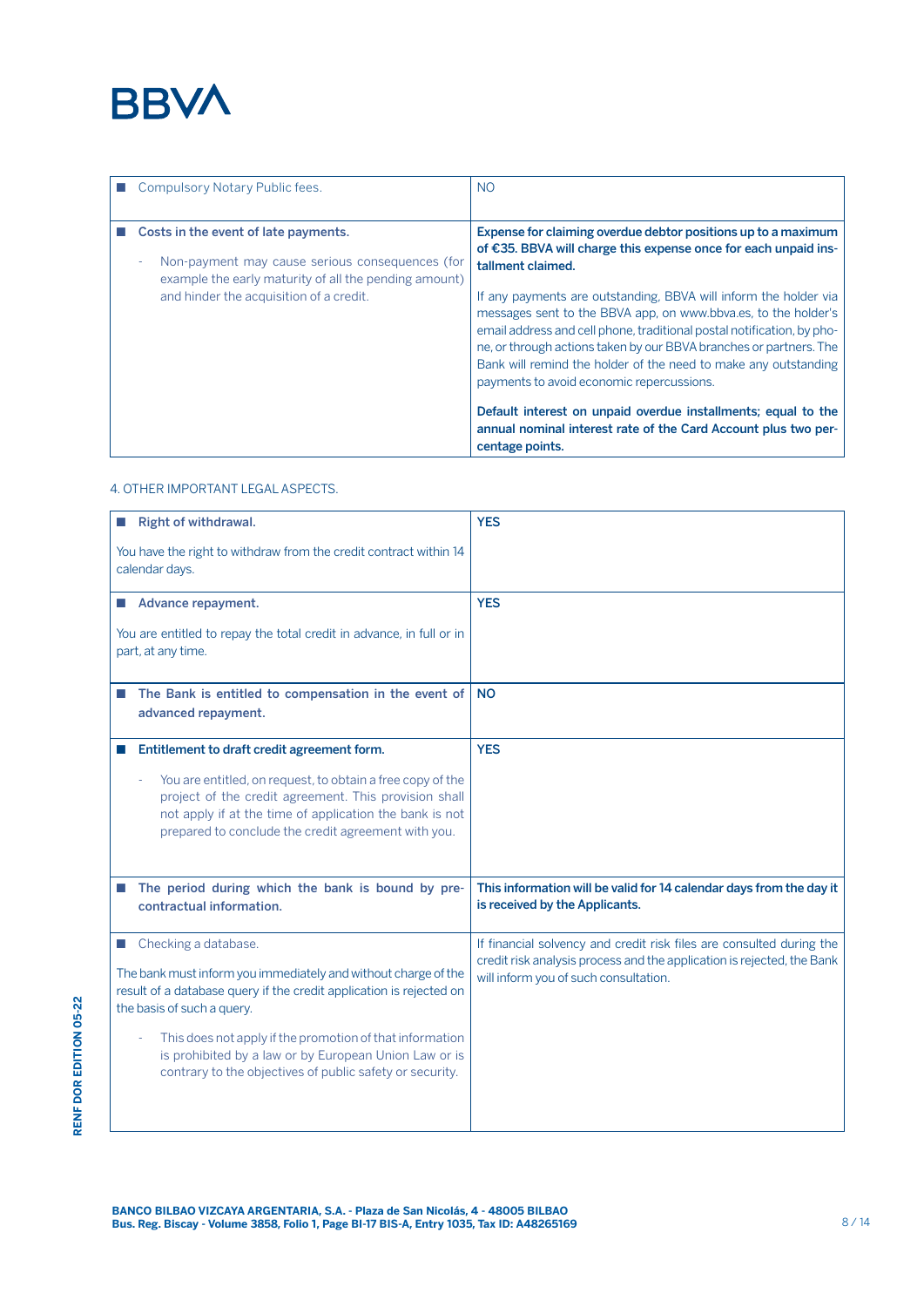

| a) Relating to the lender.                                                                                                                               | Address: Plaza San Nicolás, 4 - 48005 BILBAO<br>900 102 801<br>www.bbva.es<br>Register: Company Registry of Biscay, Volume 2,083,<br>Folio 1, Sheet BI-17-A, 1st entry.<br>The supervisory authority: Banco de España and<br>Comisión Nacional del Mercado de Valores [Spanish<br>National Securities Market Commission].                                                                                                                                                                                                                                                                                                                                                                                                                                                                                                                                                                                                                                                                                                                                                                                                               |
|----------------------------------------------------------------------------------------------------------------------------------------------------------|-----------------------------------------------------------------------------------------------------------------------------------------------------------------------------------------------------------------------------------------------------------------------------------------------------------------------------------------------------------------------------------------------------------------------------------------------------------------------------------------------------------------------------------------------------------------------------------------------------------------------------------------------------------------------------------------------------------------------------------------------------------------------------------------------------------------------------------------------------------------------------------------------------------------------------------------------------------------------------------------------------------------------------------------------------------------------------------------------------------------------------------------|
| b) Relating to the credit agreement.                                                                                                                     |                                                                                                                                                                                                                                                                                                                                                                                                                                                                                                                                                                                                                                                                                                                                                                                                                                                                                                                                                                                                                                                                                                                                         |
| Exercise of the right of withdrawal.                                                                                                                     | The Applicant has 14 calendar days to exercise his/her right,<br>without needing to explain why. The term commences the<br>day this agreement is executed. However, if the contractual<br>conditions and the corresponding contractual information<br>have not been received before that day, the period for<br>exercising this right will commence on the day when said<br>information is received. The Applicant must provide the<br>bank with the notification by any means permitted by law.<br>The time limit is deemed to have been met if the notification<br>is sent before the expiry of the time limit, on paper or any<br>other durable medium available and accessible to the bank.<br>The notification must be sent to the BBVA contracting<br>branch.<br>The Applicant must pay the bank the principal and the<br>interest accrued on the principal between the date of the<br>drawdown of the credit and the date of repayment of the<br>principal, within a maximum of 30 calendar days from the<br>sending of the notice of withdrawal. The interest owed will<br>be calculated on the basis of the agreed debit rate. |
| The legislation which the lender accepts as the base for<br>the establishment of relationships with you before the<br>execution of the credit agreement. | Relationships established before the execution of the<br>agreement will be governed by Spanish law.                                                                                                                                                                                                                                                                                                                                                                                                                                                                                                                                                                                                                                                                                                                                                                                                                                                                                                                                                                                                                                     |
| Clause on the applicable legislation governing the<br>٠<br>credit agreement and the competent court.                                                     | The agreement and the relationships deriving from it will be<br>subject to Spanish legislation. Any dispute in relation to it<br>shall be resolved by Spanish judges and courts.                                                                                                                                                                                                                                                                                                                                                                                                                                                                                                                                                                                                                                                                                                                                                                                                                                                                                                                                                        |
| Language system                                                                                                                                          | The information and the contractual terms will be<br>communicated to you in the language in which this<br>document is written. With your consent, during the term<br>of the credit agreement we will communicate with you in<br>the language in which the agreement is drawn up.                                                                                                                                                                                                                                                                                                                                                                                                                                                                                                                                                                                                                                                                                                                                                                                                                                                        |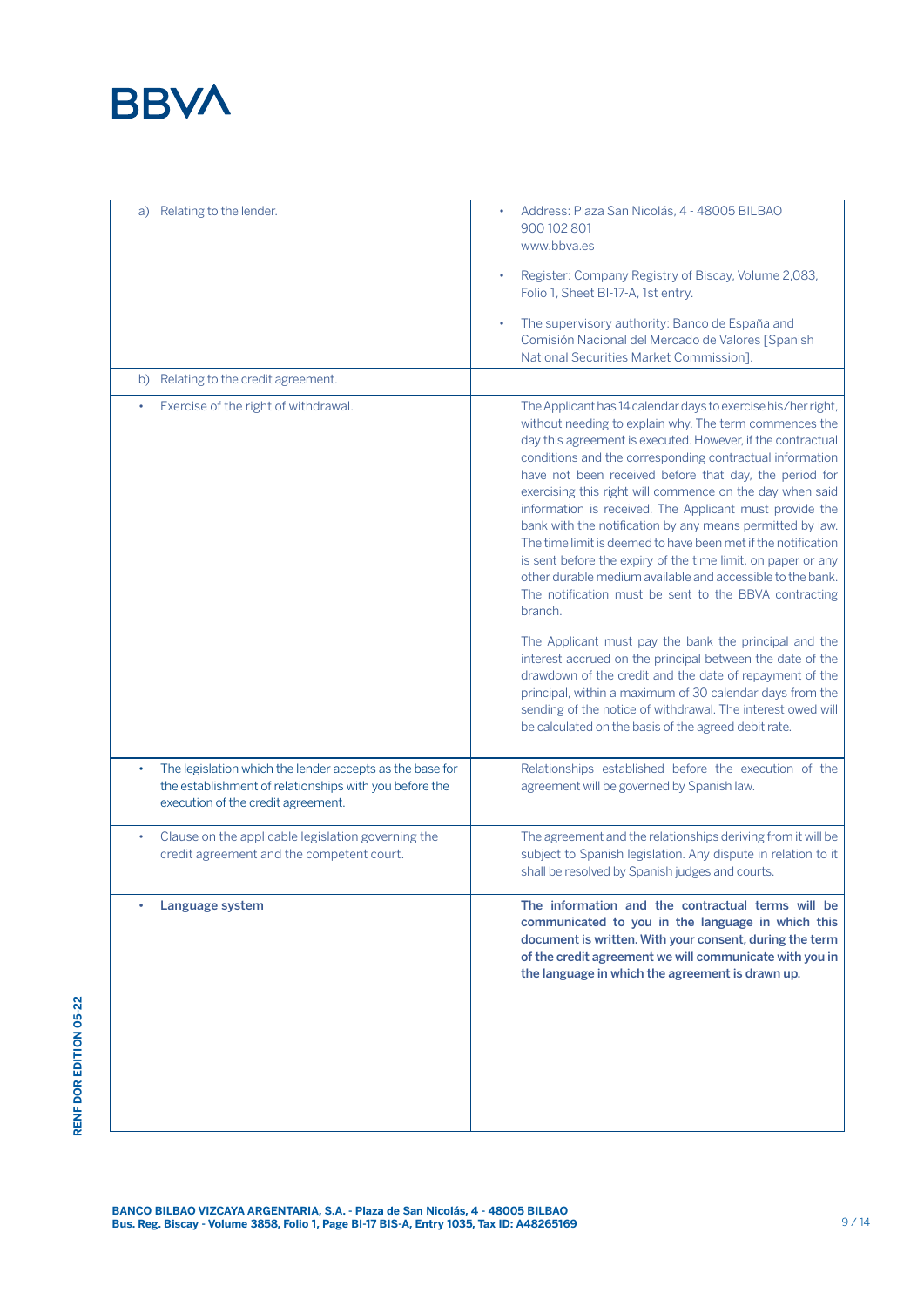

| Relating to the resource<br>C) | The Holder has access to Customer Service channels,<br>which will handle any claims or complaints he/she may<br>have:                                                                                                           |
|--------------------------------|---------------------------------------------------------------------------------------------------------------------------------------------------------------------------------------------------------------------------------|
|                                | Servicio de Atención al Cliente.<br>Apartado de Correos 1598<br>28080 Madrid                                                                                                                                                    |
|                                | email: reclamacionesSAC@bbya.com                                                                                                                                                                                                |
|                                | Should the Holder disagree with the decision made by<br>Customer Service, they may appeal to the Consumer<br>Ombudsman:                                                                                                         |
|                                | Apartado de Correos 14460. 28080 Madrid.<br>email: defensordelcliente@bbva.com                                                                                                                                                  |
|                                | Before addressing the Consumer Ombudsman, you must<br>send a complaint to Customer Service.                                                                                                                                     |
|                                | BBVA has a set of Regulations for the Customer Defense<br>Service, which can be requested at any BBVA branch or via<br>the website BBVA.es in the Customer Service links.                                                       |
|                                | The maximum period for settling claims and complaints<br>is 15 working days. This period may be extended to one<br>month for reasons beyond the control of the Bank, in which<br>case the Holder will be informed of this.      |
|                                | If after this period, and having exhausted the various<br>instances provided by BBVA, the case has not been settled<br>or the Applicant disagrees with the final decision on their<br>claim or complaint, they may contact the: |
|                                | Servicio de Reclamaciones del Banco de España. Calle<br>Alcalá 48, 28014 Madrid.                                                                                                                                                |
|                                | BBVA is not affiliated with any consumer arbitration<br>board to resolve disputes associated with this card<br>contract.                                                                                                        |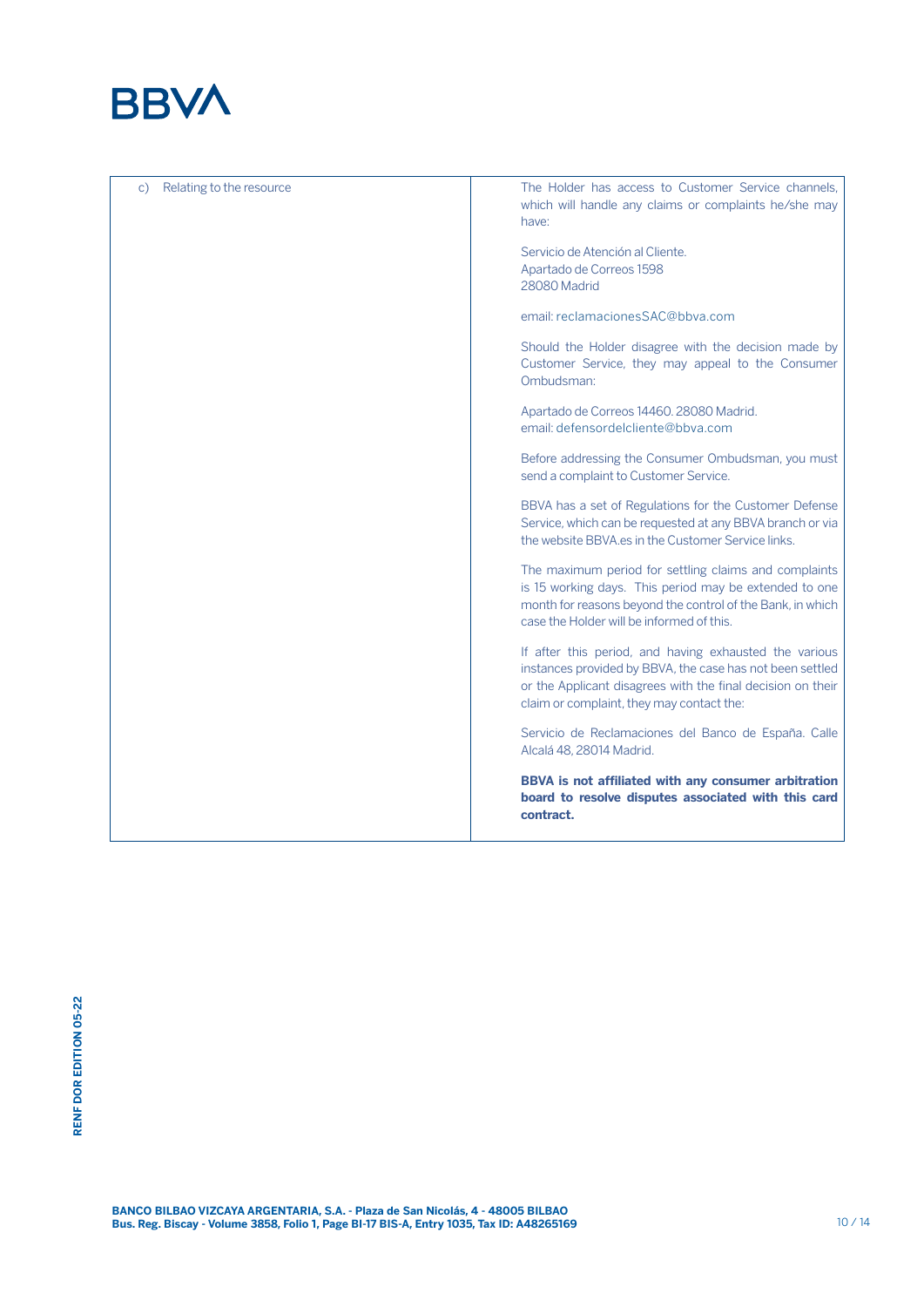

# II. ADDITIONAL INFORMATION ORDER ETD/699/2020 OF JULY 24, REGULATING THE REVOLVING CREDIT:

The BBVA Dorada Renfe credit card has an indefinite duration and its holder is a natural person. The account holder can choose between the different repayment systems specified in section I.

 The deferred and personalized payment options are revolving systems, since the credit drawn down is not paid back in its entirety at the end of the agreed settlement period.

In the event of non-payment, revolving payment methods mean that any overdue, payable and unpaid amounts are capitalized.

The Account Holder has the power to change the repayment system chosen at a branch, by calling customer service and through the BBVA website and mobile phone application.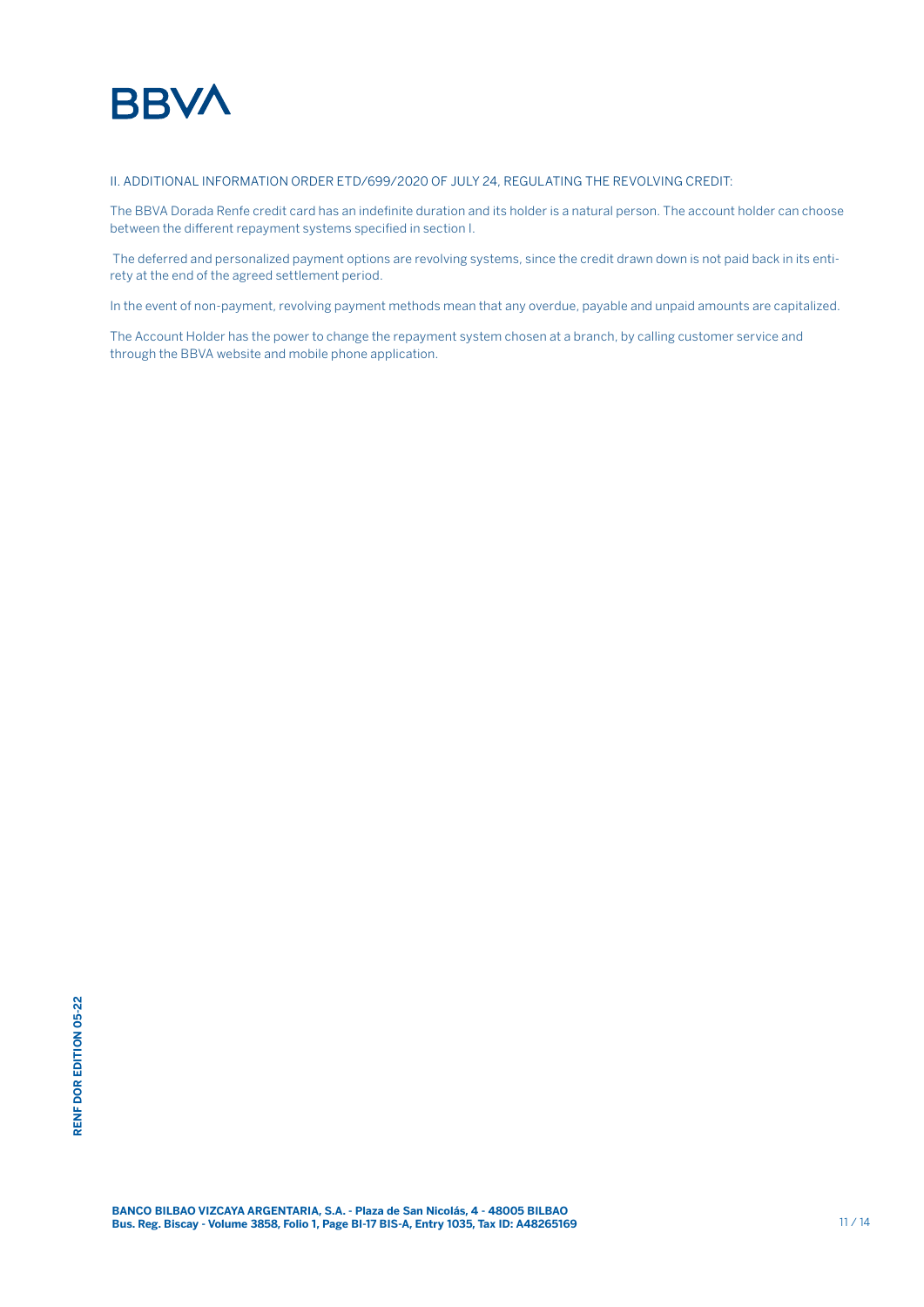

#### III. ADDITIONAL INFORMATION: BROCHURE WITH GENERAL PRELIMINARY INFORMATION FOR THE PAYMENT SERVICES **CONTRACT**

This document contains the rest of the general pre-contractual information for the Dorada Renfe Card not contained in the European standardized consumer credit information, in accordance with the provisions of Ministerial Order ECE/1263/2019, on the transparency of information conditions applicable to payment services, and Bank of Spain Circular 5/2012, on the transparency of banking services and responsibility in the granting of loans.

The information highlighted in bold below is especially important, in accordance with the Bank of Spain Circular 5/2012 on the transparency of banking services and responsibility in granting of loans.

#### 1. ON THE PAYMENT SERVICE PROVIDER

1.1. Details and registration

BANCO BILBAO VIZCAYA ARGENTARIA S.A. Registered in the Biscay Business Register, Volume 2083, Folio 1, Sheet BI-17-A, Entry 1

1.2. Supervisory Authorities:

Banco de España (Registry 0182) Comisión Nacional del Mercado de Valores [Spanish National Securities Market Commission]

#### 2. ON THE USE OF THE PAYMENT SERVICES

#### 2.1. Main characteristics: CREDIT CARD Doing transactions

**To withdraw money or pay with the Card in physical establishments, you must present the card and enter your personal identification number (PIN).** 

**The card's contactless technology lets you pay or withdraw cash with the card without having to enter the PIN for transactions under €50.**

For online store purchases, the holder must identify himself in the manner indicated by the Bank, enter the security password and follow the procedure specified by the Bank.

2.2.Execution period

The transactions will be charged to the credit account of the card on the date on which they were executed.

2.3.Transaction limits.

The daily limit for cash withdrawals, whether on credit or debit, will be €2,000. The limit for purchases will be determined by the credit limit of the Card. The parties may modify the initially specified limits.

2.4. To get the card, you must first have an account with the Bank from which the payments will be direct debited.

#### 3. ON COMMUNICATIONS

- In order to make purchases in online stores, the holder must identify himself in the manner indicated by the Bank, enter the security password and follow the procedure specified by the Bank.
- Communication Channels: The Bank may send any communication to the holder pursuant to the contract using any online or electronic means, or by post.
- Bank alerts and notifications: the Bank may send by SMS or other online or electronic means notifications, alerts and any type of information relating to the execution of the contract or to the transactions.
- In addition, the Bank will, monthly as per the agreed method, provide information on all the transactions made using the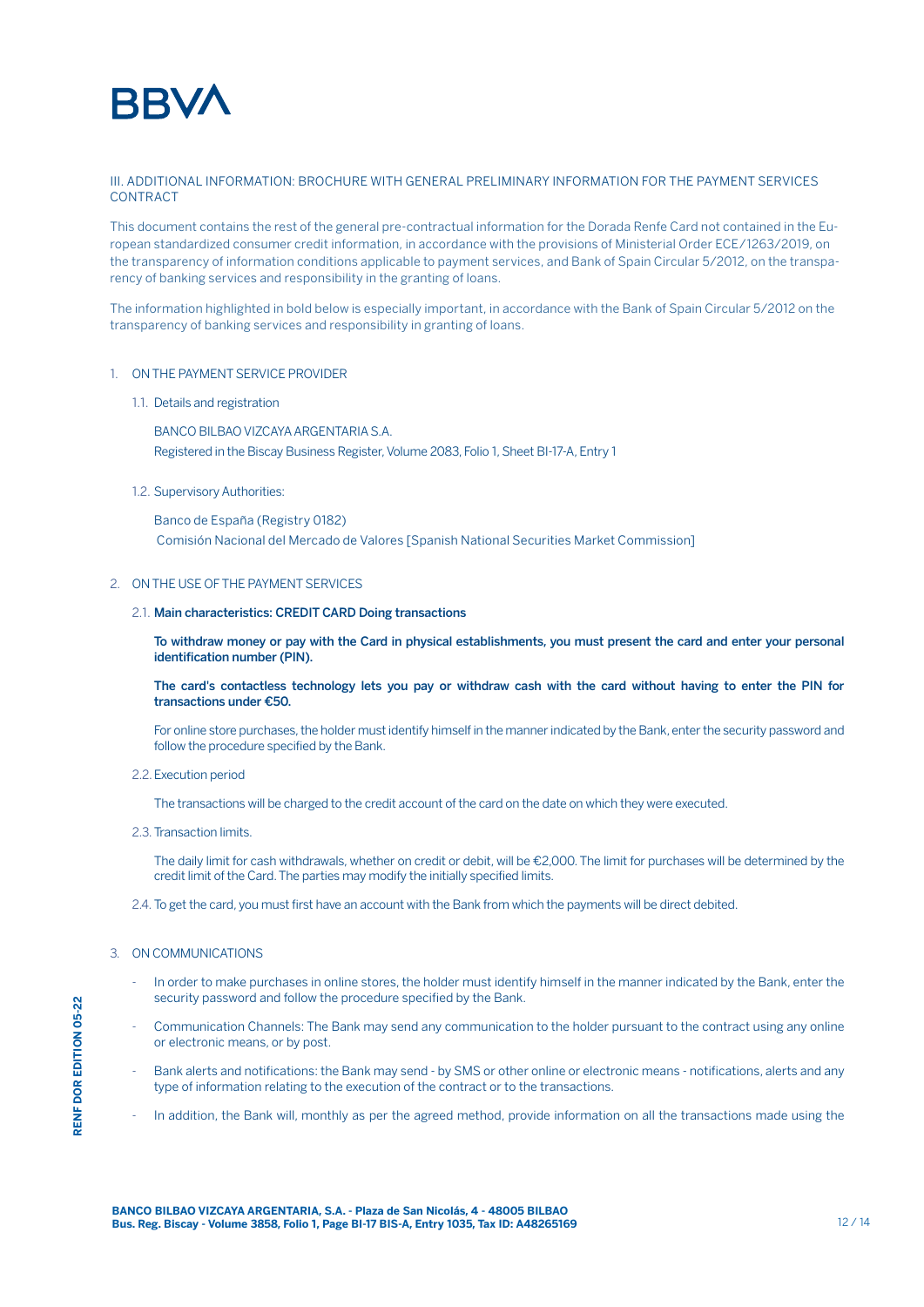

#### Card

- At any time during the contractual relationship, the Holder may request the Card contract and this Brochure at any BBVA branch.

#### 4. ON THE RESPONSIBILITIES AND REQUIREMENTS REQUIRED FOR REFUNDS

4.1. Measures to be taken by the Holder to ensure the security of the cards.

The Holder(s) and other users of the cards issued pursuant to the card agreement must take the following measures to ensure the security of the cards:

- a) Safeguard the card provided and keep it in good condition.
- b) Take reasonable measures to protect your personal security credentials: personal identification number (PIN), any passwords to access and manage the online services and passwords provided by the Bank for signing payment transactions.
- c) Refrain from writing down the PIN and/or passwords of the Card in any document which accompanies it and from using, as a PIN and/or passwords, the details or dates included in documents normally used by said Holder.
- d) Notify the Bank of any loss, theft or copying of the cards or undue discovery of the PIN and/or passwords without undue delay as soon as they become aware of it, at any of the Bank's branches during customer service hours or by calling the phone numbers stated on the cards.
- 4.2.Notify the Bank of any unauthorized transactions or incorrectly executed payment transactions.

The Holder must notify the Bank as soon as they become aware of the posting of any unauthorized transaction to the direct debit account of the card without undue delay at any branch of the Bank during customer service hours, on the BBVA app or website, or by calling the phone numbers shown on the cards, and in any case within a maximum period of thirteen months after the date of the debit entry.

4.3.Liability of the payment services provider in the event of unauthorized payment transactions.

If an unauthorized payment transaction is carried out, the Bank will refund the amount of the unauthorized transaction.

4.4.Liability of the payer in the event of unauthorized transactions.

The Account Holder will be liable for losses arising from unauthorized payment transactions made with the Card up to a maximum of €50.

The Account Holder will be liable without any limitations in the event of fraud or gross negligence on their part in meeting their obligations as respects the security credentials and safekeeping, having notified this situation to the Bank without delay.

4.5.Blocking the Card.

The Bank reserves the right to block the cards on objectively justified grounds related to the security measures taken for the correct functioning of the cards, the suspicion of unauthorized or fraudulent use thereof and/or if their use could signify a significant increase of the risk that the payer may be unable to meet the payment obligation. In these cases, BBVA will inform the Holder of this in advance, and if that is not possible, immediately after the Service is blocked, unless the communication of said information is compromised for objectively justified security reasons or is contrary to any other regulatory provision.